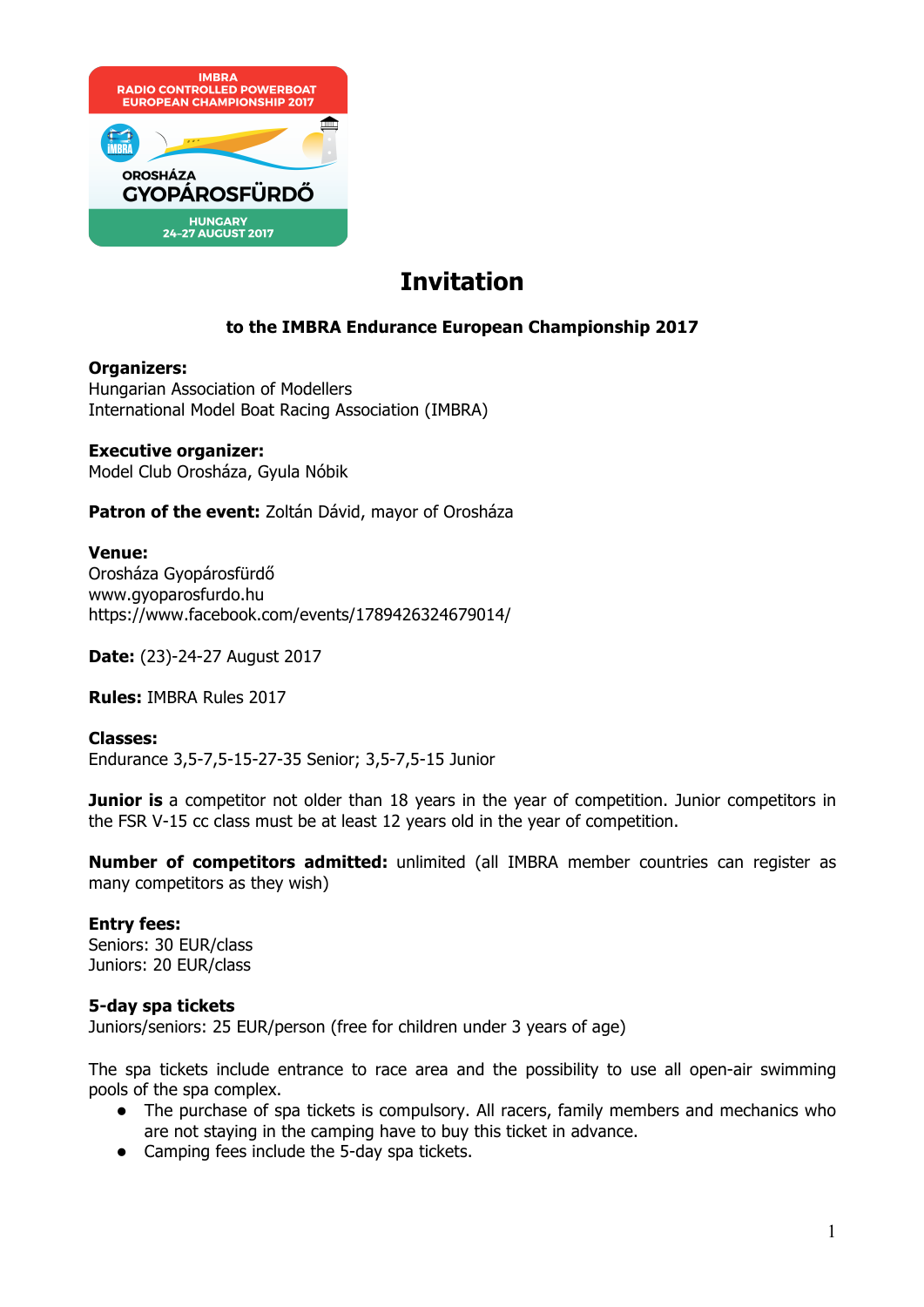# **Closing date for registrations: 31 May 2017**

# **Rules of registration:**

- The entries must be sent by the team leaders (representing national federations that are members of IMBRA) all together by email to: contact.imbra@gmail.com
- $\bullet$  Registrations must be sent on the Competitor Entry Forms
- Individual entries will not be accepted
- All participants accept liability for any injuries, or damages caused by themselves or their models.

## **The Entry Form can be downloaded from:**

https://drive.google.com/open?id=0ByQ37kYNCO2SQjRoblNTcGF3MkE

# **Payment:**

The national federations (or the team leaders) have to make the full payment of the entry fees, spa tickets and banquet. A national team's registration will not be accepted without the full payment of the above fees until the registration deadline.

#### **Bank details:**

Account holder: Orosháza Városi Modellező Klub Bank: Budapest Bank – Oroshaza (Thököly u. 15/c., 5900 Oroshaza) IBAN: HU32-10101102-58259400-01001003 SWIFT: BUDAHUHB Please include the following notice on your bank transfer sheet: Endurance EC 2017, registration, the name of your country.

#### **Please send a copy of bank transfer together with your entry forms.**

#### **Check-in before the race**

Team leaders will have to check-in their full team before the start of the race. This is when frequency and transponder numbers will be checked for the whole team all together (racers don't need to be present for this). Team leaders will receive their racer's IDs and model registration stickers (the exact number according to the paid registrations). Racers will need to put the registration stickers individually on their models. There will be no technical inspection of the models before the race. Individual check-in will not be possible.

#### **Classification and prizes:**

Trophies, medals and diplomas will be presented to the first 3 competitors in each class.

#### **The European Champions in each class get automatic qualification (wildcard) for the 2018 IMBRA World Championship.**

**Frequencies allowed for the event:** 27MHz, 35MHz, 40MHz, 2.4GHz

**Lapcounting:** AMB

# **Flags and national anthems:**

Team Leaders have to provide 3 flags cm.  $150 \times 100$  of the nation and the national anthem recorded on CD format. These materials will be returned to the Team Leaders after the closing ceremony.